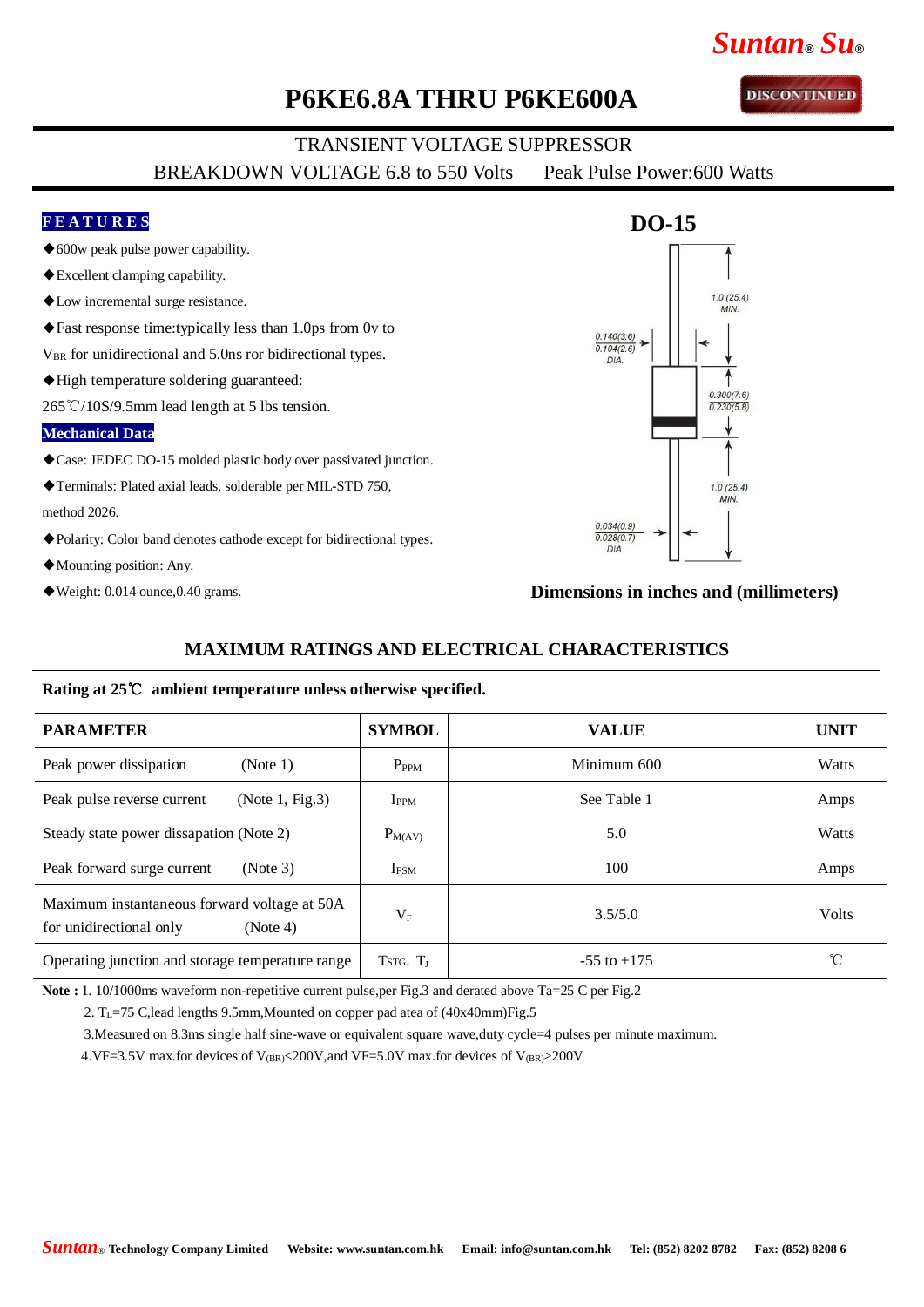# *Suntan***®** *Su***®**

# **P6KE6.8A THRU P6KE600A**

### TRANSIENT VOLTAGE SUPPRESSOR

BREAKDOWN VOLTAGE 6.8 to 550 Volts Peak Pulse Power:600 Watts

## **ELECTRICAL CHARACTERISTICS (at TA=25**℃ **unless otherwise noted)**

|                 | <b>Breakdown</b><br>Reverse<br>Part<br><b>Voltage VBR</b><br><b>Stand off</b><br>Number<br>(Volts) @ IT<br><b>Voltage VR</b> |         | <b>Test</b><br>Current<br>IT | Maximum<br>Clamping<br><b>Voltage VC</b><br>@ Ipp | Maximum<br><b>Peak Pulse</b><br>Current<br>Ipp | Maximum<br><b>Reverse</b><br>Leakage<br>IR@ VR |      |      |
|-----------------|------------------------------------------------------------------------------------------------------------------------------|---------|------------------------------|---------------------------------------------------|------------------------------------------------|------------------------------------------------|------|------|
| (Uni)           | (Bi)                                                                                                                         | (Volts) | MIN                          | AX                                                | (mA)                                           | (V)                                            | (A)  | (µA) |
| <b>P6KE6.8A</b> | P6KE6.8CA                                                                                                                    | 5.80    | 6.45                         | 7.14                                              | 10                                             | 10.5                                           | 58.1 | 1000 |
| <b>P6KE7.5A</b> | <b>P6KE7.5CA</b>                                                                                                             | 6.40    | 7.13                         | 7.88                                              | 10                                             | 11.3                                           | 54.0 | 500  |
| <b>P6KE8.2A</b> | P6KE8.2CA                                                                                                                    | 7.02    | 7.79                         | 8.61                                              | 10                                             | 12.1                                           | 50.4 | 200  |
| <b>P6KE9.1A</b> | P6KE9.1CA                                                                                                                    | 7.78    | 8.65                         | 9.55                                              | 1                                              | 13.4                                           | 45.5 | 50   |
| P6KE10A         | P6KE10CA                                                                                                                     | 8.55    | 9.50                         | 10.50                                             | 1                                              | 14.5                                           | 42.1 | 10   |
| P6KE11A         | P6KE11CA                                                                                                                     | 9.40    | 10.50                        | 11.60                                             | 1                                              | 15.6                                           | 39.1 | 5    |
| P6KE12A         | P6KE12CA                                                                                                                     | 10.20   | 11.40                        | 12.60                                             | 1                                              | 16.7                                           | 36.5 | 5    |
| P6KE13A         | P6KE13CA                                                                                                                     | 11.10   | 12.40                        | 13.70                                             | 1.                                             | 18.2                                           | 33.5 | 1    |
| P6KE15A         | P6KE15CA                                                                                                                     | 12.80   | 14.30                        | 15.80                                             | 1                                              | 21.2                                           | 28.8 | 1    |
| P6KE16A         | P6KE16CA                                                                                                                     | 13.60   | 15.20                        | 16.80                                             | $\mathbf{1}$                                   | 22.5                                           | 27.1 | 1    |
| P6KE18A         | P6KE18CA                                                                                                                     | 15.30   | 17.10                        | 18.90                                             | 1                                              | 25.2                                           | 24.2 | 1    |
| P6KE20A         | P6KE20CA                                                                                                                     | 17.10   | 19.00                        | 21.00                                             | 1                                              | 27.7                                           | 22.0 | 1    |
| P6KE22A         | P6KE22CA                                                                                                                     | 18.80   | 20.90                        | 23.10                                             | 1                                              | 30.6                                           | 19.9 | 1    |
| P6KE24A         | P6KE24CA                                                                                                                     | 20.50   | 22.80                        | 25.20                                             | $\mathbf{1}$                                   | 33.2                                           | 18.4 | 1    |
| P6KE27A         | P6KE27CA                                                                                                                     | 23.10   | 25.70                        | 28.40                                             | 1.                                             | 37.5                                           | 16.3 | 1    |
| P6KE30A         | P6KE30CA                                                                                                                     | 25.60   | 28.50                        | 31.50                                             | 1                                              | 41.4                                           | 14.7 | 1    |
| P6KE33A         | P6KE33CA                                                                                                                     | 28.20   | 31.40                        | 34.70                                             | 1                                              | 45.7                                           | 13.3 | 1    |
| P6KE36A         | P6KE36CA                                                                                                                     | 30.80   | 34.20                        | 37.80                                             | 1                                              | 49.9                                           | 12.2 | 1    |
| P6KE39A         | P6KE39CA                                                                                                                     | 33.30   | 37.10                        | 41.00                                             | 1                                              | 53.9                                           | 11.3 | 1    |
| P6KE43A         | P6KE43CA                                                                                                                     | 36.80   | 40.90                        | 45.20                                             | 1.                                             | 59.3                                           | 10.3 | 1    |
| P6KE47A         | P6KE47CA                                                                                                                     | 40.20   | 44.70                        | 49.40                                             | 1                                              | 64.8                                           | 9.4  | 1    |
| P6KE51A         | P6KE51CA                                                                                                                     | 43.60   | 48.50                        | 53.60                                             | 1                                              | 70.1                                           | 8.7  | 1    |
| P6KE56A         | P6KE56CA                                                                                                                     | 47.80   | 53.20                        | 58.80                                             | 1                                              | 77.0                                           | 7.9  | 1    |
| P6KE62A         | P6KE62CA                                                                                                                     | 53.00   | 58.90                        | 65.10                                             | 1                                              | 85.0                                           | 7.2  | 1    |
| P6KE68A         | P6KE68CA                                                                                                                     | 58.10   | 64.60                        | 71.40                                             | 1                                              | 92.0                                           | 6.6  | 1    |
| P6KE75A         | P6KE75CA                                                                                                                     | 64.10   | 71.30                        | 78.80                                             | $\mathbf{1}$                                   | 103.0                                          | 5.9  | 1    |
| P6KE82A         | P6KE82CA                                                                                                                     | 70.10   | 77.90                        | 86.10                                             | 1                                              | 113.0                                          | 5.4  | 1    |
| P6KE91A         | P6KE91CA                                                                                                                     | 77.80   | 86.50                        | 95.50                                             | 1                                              | 125.0                                          | 4.9  | 1    |
| <b>P6KE100A</b> | <b>P6KE100CA</b>                                                                                                             | 85.50   | 95.00                        | 105.00                                            | 1                                              | 137.0                                          | 4.5  | 1.   |
| <b>P6KE110A</b> | P6KE110CA                                                                                                                    | 94.00   | 105.00                       | 116.00                                            | 1.                                             | 152.0                                          | 4.0  | 1    |
| P6KE120A        | <b>P6KE120CA</b>                                                                                                             | 102.00  | 114.00                       | 126.00                                            | 1                                              | 165.0                                          | 3.7  | 1    |
| <b>P6KE130A</b> | <b>P6KE130CA</b>                                                                                                             | 111.00  | 124.00                       | 137.00                                            | $\mathbf{1}$                                   | 179.0                                          | 3.4  | 1    |
| P6KE150A        | P6KE150CA                                                                                                                    | 128.00  | 143.00                       | 158.00                                            | $\ddot{\phantom{1}}$                           | 207.0                                          | 2.9  | 1    |
| P6KE160A        | <b>P6KE160CA</b>                                                                                                             | 136.00  | 152.00                       | 168.00                                            | 1                                              | 219.0                                          | 2.8  | 1    |
| <b>P6KE170A</b> | P6KE170CA                                                                                                                    | 145.00  | 162.00                       | 179.00                                            | 1                                              | 234.0                                          | 2.6  | 1    |
| <b>P6KE180A</b> | <b>P6KE180CA</b>                                                                                                             | 154.00  | 171.00                       | 189.00                                            | 1                                              | 246.0                                          | 2.5  | 1    |
| <b>P6KE200A</b> | <b>P6KE200CA</b>                                                                                                             | 171.00  | 190.00                       | 210.00                                            | 1                                              | 274.0                                          | 2.2  | 1    |
| <b>P6KE220A</b> | P6KE220CA                                                                                                                    | 185.00  | 209.00                       | 231.00                                            | $\mathbf{1}$                                   | 328.0                                          | 1.9  | T.   |
| <b>P6KE250A</b> | <b>P6KE250CA</b>                                                                                                             | 214.00  | 237.00                       | 263.00                                            | 1                                              | 344.0                                          | 1.8  | 1    |
| P6KE300A        | <b>P6KE300CA</b>                                                                                                             | 256.00  | 285.00                       | 315.00                                            | 1                                              | 414.0                                          | 1.5  | 1    |
| <b>P6KE350A</b> | <b>P6KE350CA</b>                                                                                                             | 300.00  | 332.00                       | 368.00                                            | 1                                              | 482.0                                          | 1.3  | 1    |
| P6KE400A        | P6KE400CA                                                                                                                    | 342.00  | 380.00                       | 420.00                                            |                                                | 548.0                                          | 1.1  |      |
| <b>P6KE440A</b> | P6KE440CA                                                                                                                    | 376.00  | 418.00                       | 462.00                                            | $\mathbf{1}$                                   | 602.0                                          | 1.0  | 1.   |
| P6KE480A        | <b>P6KE480CA</b>                                                                                                             | 408.00  | 456.00                       | 504.00                                            | 1                                              | 658.0                                          | 0.9  | 1.   |
| P6KE510A        | P6KE510CA                                                                                                                    | 434.00  | 485.00                       | 535.00                                            | 1.                                             | 698.0                                          | 0.9  | 1.   |
| <b>P6KE530A</b> | <b>P6KE530CA</b>                                                                                                             | 477.00  | 503.50                       | 556.50                                            | $\mathbf{1}$                                   | 725.0                                          | 0.8  | 1    |
| P6KE540A        | P6KE540CA                                                                                                                    | 486.00  | 513.00                       | 567.00                                            | $\mathbf{1}$                                   | 740.0                                          | 0.8  | 1    |
| P6KE550A        | <b>P6KE550CA</b>                                                                                                             | 495.00  | 522.50                       | 577.50                                            | $\mathbf{1}$                                   | 760.0                                          | 0.8  | 1.   |
| P6KE600A        | <b>P6KE600CA</b>                                                                                                             | 512.00  | 570.00                       | 630.00                                            | $\mathbf{1}$                                   | 828.0                                          | 0.8  | 1    |

For bidirectional type having  $V_R$  of 10 volts and less, the  $I_R$  limit is double. For parts without A, the V<sub>BR</sub> is  $\pm$  10% and V<sub>C</sub> is 5% higher than with A parts